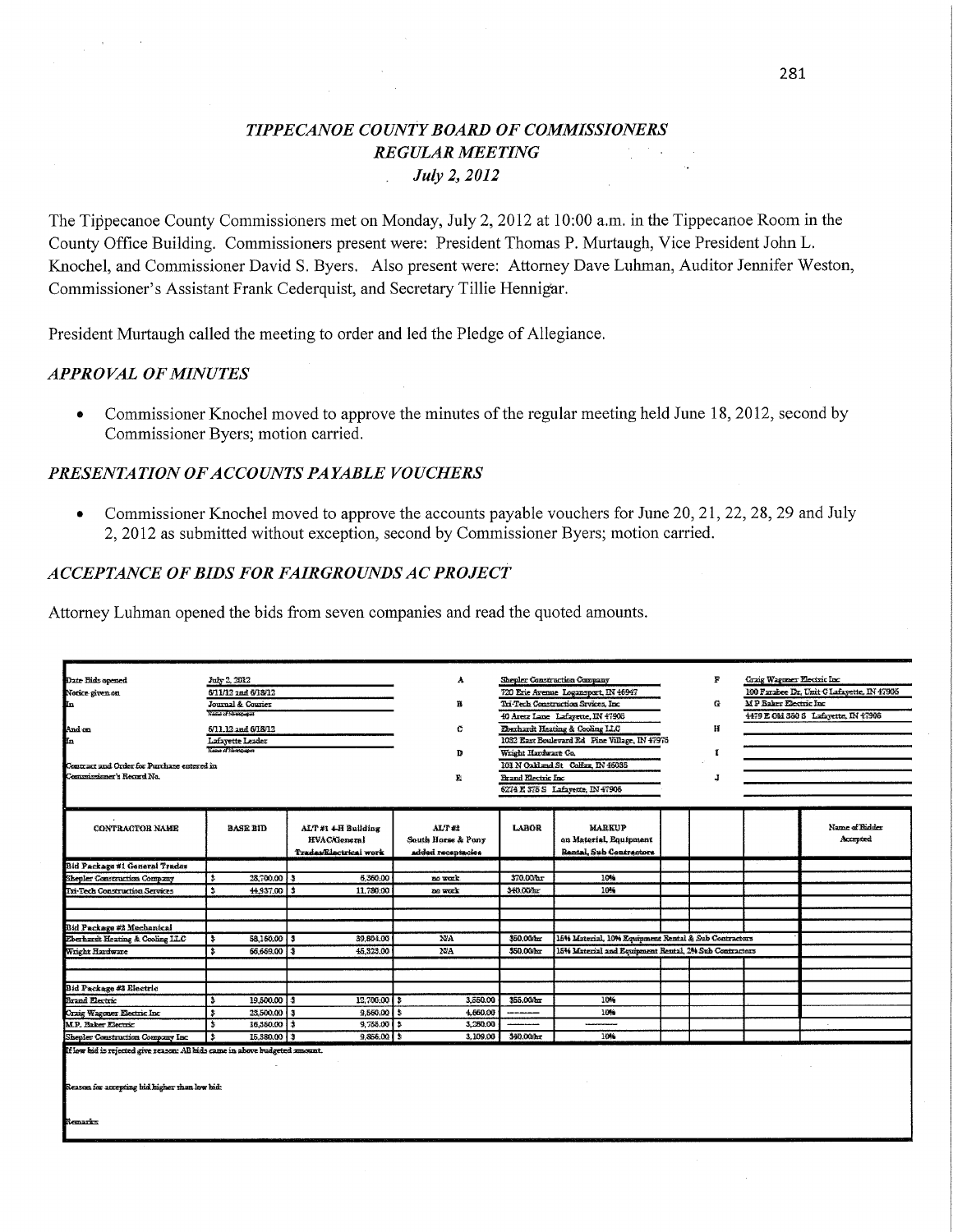Attorney Luhman recommended the bids be taken under advisement for review of compliance with the bid specifications.

Commissioner Byers explained the three different bids: Bid package #1 is a Base Bid for General Trades; Bid package #2 is for Mechanical; and Bid package #3 is for Electrical. Alternate #1 is for air conditioning in the Exhibit Building and Alternate #2 is for added receptacles in the Horse and Pony barn.

**0** Commissioner Knochel moved to take the bids under advisement, second by Commissioner Byers; motion carried. The contract of the contract of the contract of the contract of the contract of the contract of the contract of the contract of the contract of the contract of the contract of the contract of the contract of the c

# AREA PLAN COMMISSION - Sallie Fahey **Rezone Z-2496** *—* Gerald & Jessica Beck (AW to 12), Ordinance **2012-22-CM**

**0** Commissioner Knochel moved to hear rezone Z-2496, Ordinance 2012-22-CM for Gerald and Jessica Beck, second by Commissioner Byers.

- (quoté)

June 21, 2102 Ref. No.: 12-177

Tippecanoe County **Commissioners**  20 North 3rd Street Lafayette, IN 47901

### **CERTIFICATION**

## RE: Z-2496--GERALD **&** JESSICA BECK (AW to **l2):**

Petitioners are requesting rezoning of 3.596 acres located on the west side of CR 775 E, between SR 26 E and CR 100 N, more specifically, 360 N 775 E, Perry 21 (NE) *23-3.* 

Dear **Commissioners:** 

As Secretary to the Area Plan **Commission** of Tippecanoe County, I do hereby certify that at a public hearing held on June 20, 2012 the Area Plan **Commission** of Tippecanoe County voted 12 yes *-* 0 no on the motion to rezone the **subject** real estate from AW to |2. Therefore, the Area Plan Commission of Tippecanoe County recommends to the Tippecanoe County Commissioners **that** the proposed rezoning ordinance be APPROVED for the property described in the attachment.

Public Notice'has been given **that this** petition will be heard before the Tippecanoe County **Commissioners**  at their July 2, 2012 regular meeting. **Petitioners** or their representatives **must** appear to **present** their case.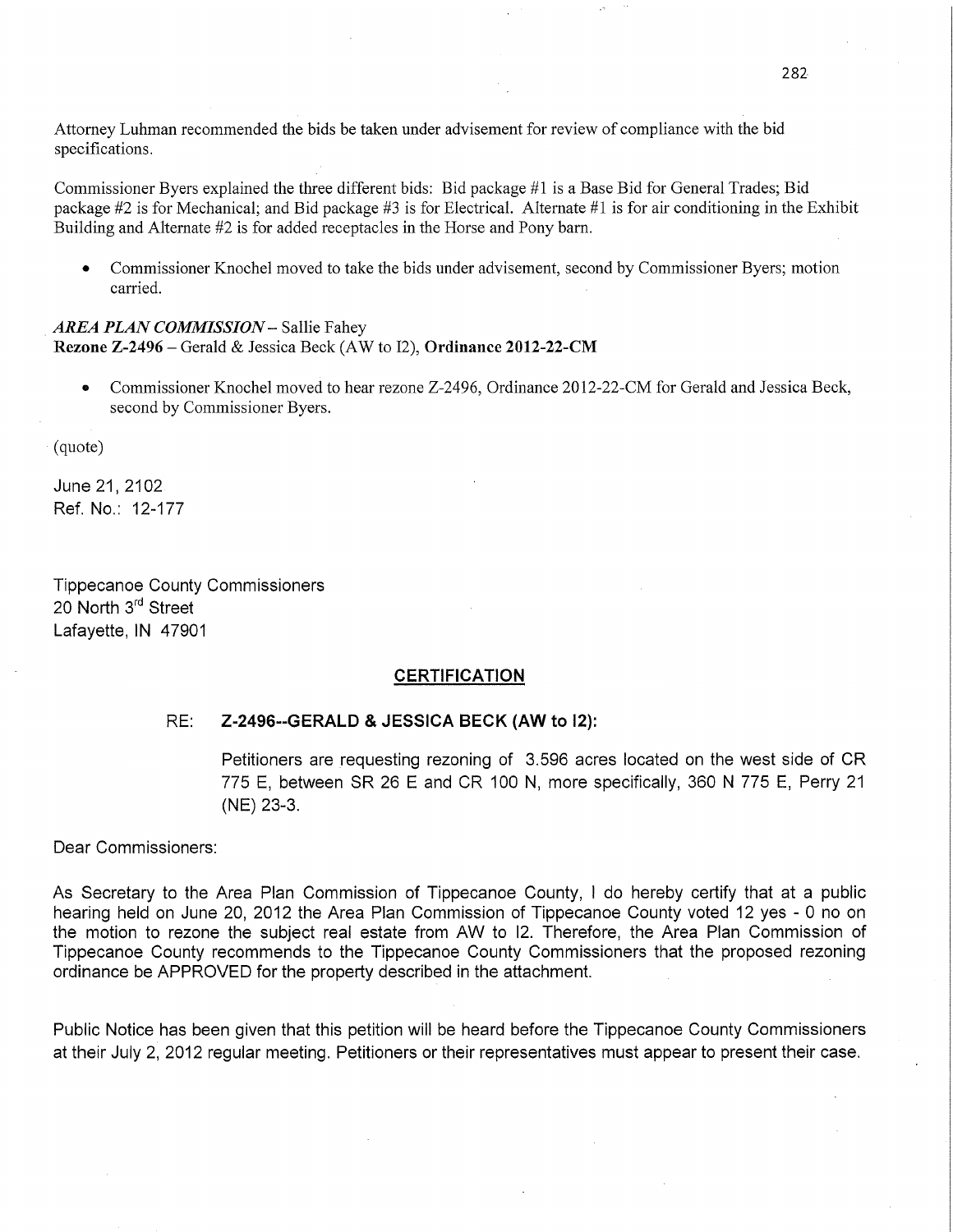Sincerely,

Sallie Dell Fahey Executive Director

(unquote)

Attorney Stuart Gutwein representing the petitioners, Gerald and Jessica Beck, said the request is for an AW to 12 rezone of the property located at 360 N 775 E, Lafayette. The property is the former Monitor School and was purchased from a bankruptcy. The petitioners want to build machine sheds and a shop on the 3 .5 acre parcel.

Commissioner Knochel said anything that can be done to clean up the property would be an improvement.

President Murtaugh asked for public comment in favor of or opposed to the rezone. There were none.

Auditor Weston recorded the vote.

Byers Aye Knochel Aye Murtaugh Aye

Ordinance 2012-22-CM passed 3-0.

*COMPREHENSIVE PLAN AMENDMENT —* 2040 Metropolitan Transportation Plan, **Resolution 2012-16-CM: "**  Completing Our Streets

(quote)

June 21, 2012 Ref. No.: 12-170

Tippecanoe County Commissioners 20 N. 3<sup>rd</sup> Street Lafayette IN 47901

# **CERTIFICATION**

RE: COMPREHENSIVE PLAN AMENDMENT *—* 2040 METROPOLITAN **TRANSPORTATION** PLAN: COMPLETING OUR STREETS *'*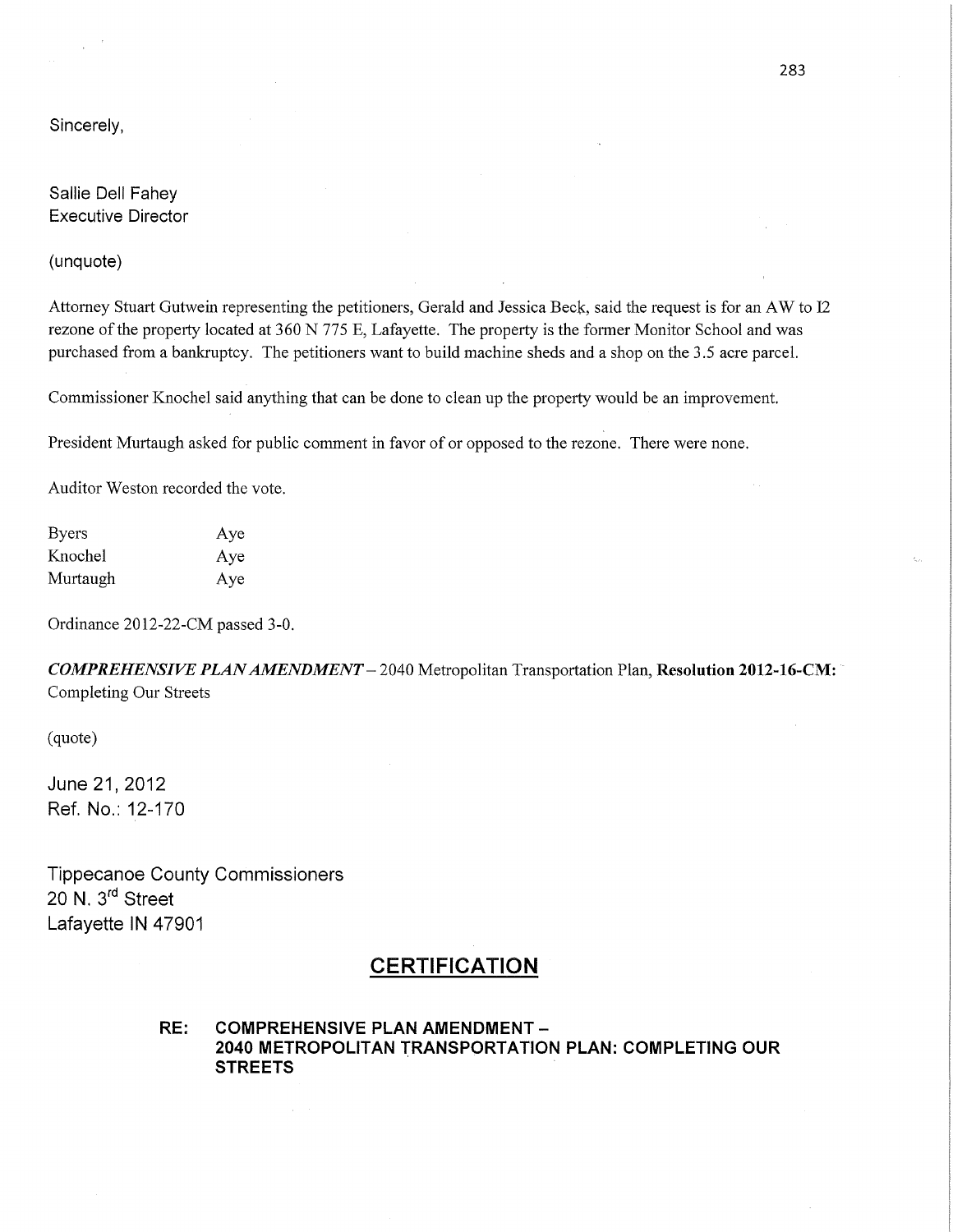# Dear Commissioners:

As Secretary to the Area Plan Commission of Tippecanoe County, I do hereby certify that at a public hearing held June 20, 2012, the Area Plan **Commission,** by a vote of 12 yes *—* 0 no, approved **Resolution**  <sup>T</sup>12- 05 adopting the **Metropolitan Transportation Plan** for 2040- **Completing** Our **Streets,** as an amendment to the *Comprehensive Plan* for Tippecanoe County, and thus recommended it for APPROVAL by the Tippecanoe County Commissioners.

Enclosed is a copy of the Amendment with our **staff** report as certified by me to the Tippecanoe County Commissioners, and copies, with a **staff** report for each Commissioner.

For the **Commissioners** to adopt **this** *Comprehensive Plan* amendment, they will need to pass the enclosed Resolution and return it to me. At that **time I** will **file** the signed Resolution and the plan amendment with the County Recorder as per statute.

If there are questions concerning the above, please contact me.

Sincerely;

# Sallie Dell Fahey Executive Director

#### (unquote)

Area Plan Commission (APC) Assistant Director John Thomas presented the sixth revision of the community long range transportation plan which is revised every five years. The plan recommends specific highway, bicycle, sidewalk, and trail improvements throughout the county. The highway recommendations are taken fiom the previous <sup>p</sup>lan, the technical and administrative committees of APC, Commissioner's staff, and input from a cross section of the community, including the Wabash River Enhancement Corporation, the Community Bicycle Organization, and the Citizens Participation Committee. The plan differs from previous plans due to the inclusion of specific bicycle and pedestrian recommendations. There are two policies in the plan which further enhances the community livability: 1) a complete streets policy requiring every federal aid highway project to consider the needs of bicycles and pedestrians; and 2) set aside 10% of highway funds for sidewalk and trail construction.

**0** Commissioner Knochel moved to approve Resolution 2012-16-CM, second by Commissioner Byers; motion carried.

<sup>A</sup>complete copy of The Metropolitan Transportation Plan 2040, Completing Our Streets, June 2012 can be reviewed online and in the Area Plan Commission Office.

## *HIGHWAY—* Opal Kuhl

# **Permit** to Close **a Road** for **a Block Party (Buckingham Drive** in **Buckingham Estates)**

Highway Director Kuhl requested approval of closing a portion of Buckingham Drive for the Buckingham Estates annual block party and basketball tournament. The date is Saturday, July 21 and the requested time for street closure is 7:45 am to 4:45 pm.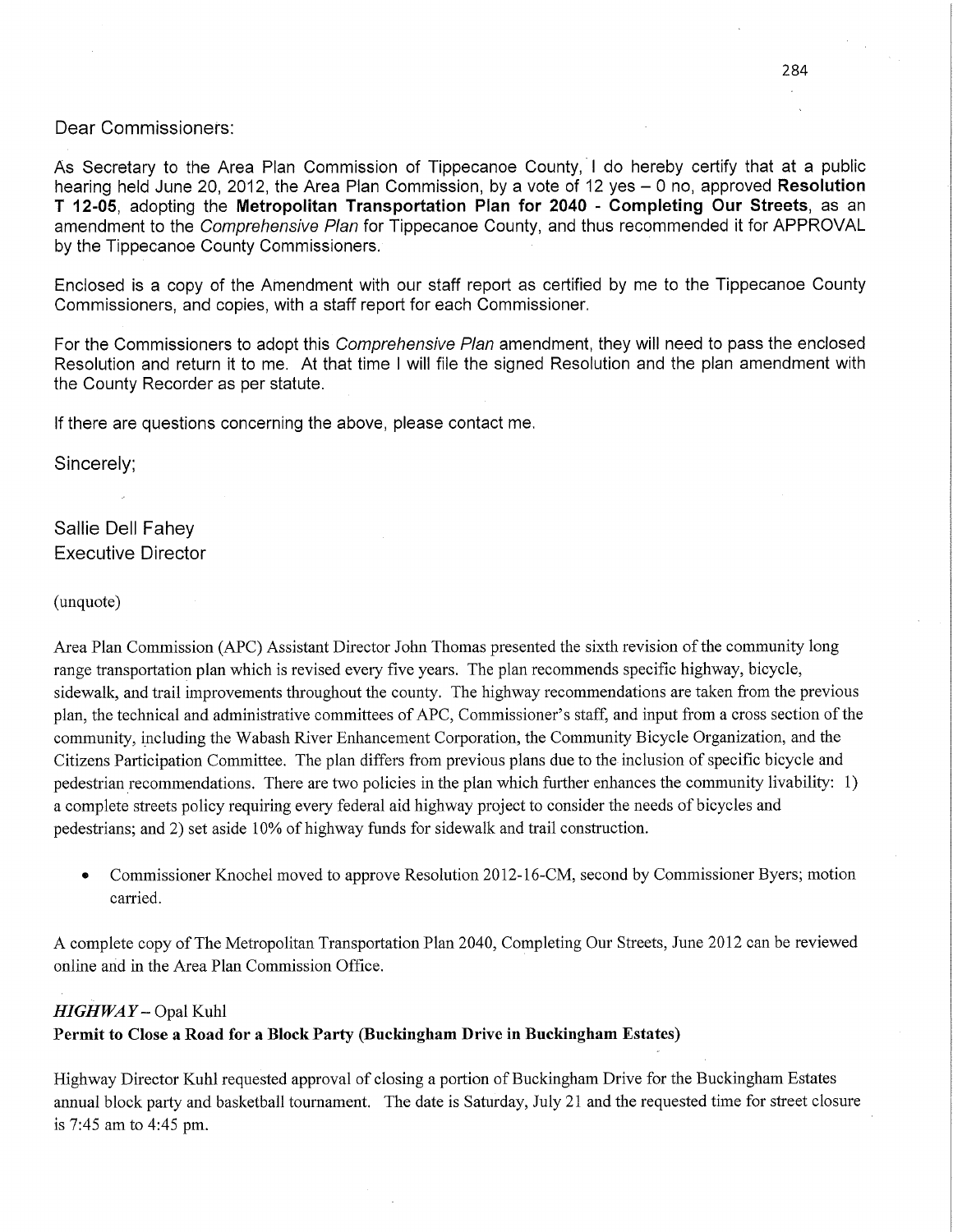Commissioner Knochel moved to approve the permit request as presented, second by Commissioner Byers; motion carried.

.,

# *OPENING BIDS* FOR HOT IN PLA CE *RECYCLING*

Attorney Luhman opened the one bid for Hot in Place Recycling which was received from Gallagher Asphalt Corporation, 18100 S. Indiana Avenue, Thornton, IL. The base bid amount is \$252,120 which includes 66,000 square yards at a cost of \$3.82 per yard. Two locations and mileage of the contract include *2.396* miles on CRSOO N from CR 500 **W** to Morehouse Rd, and 2.399 miles on CR600 N from CRSO *W* to Battle Ground Town limits. Attorney Luhman recommended the bid be taken under advisement for review of compliance.

**0** Commissioner Knochel moved to take the bid under advisement, second by Commissioner Byers; motion carried.

#### *GRANTS* **—** Laurie Wilson

Grant Facilitator Wilson requested permission to accept <sup>a</sup>grant for TEMA in the amount of \$56,815.84 from the Indiana Department of Homeland Security for the 2011 salaries of three TEMA employees. It is a 50% reimbursement which is performance based.

**0** Commissioner Knochel moved to approve permission to accept the TEMA grant as presented, second by Commissioner Byers; motion carried.

Grant Facilitator Wilson requested permission to accept <sup>a</sup>grant for Court Services from the Indiana Criminal Justice Institute (ICJI) for a workshop scholarship. The workshop is Practical Strategies for Treating Adults with ADHD. ICJI will pay \$426.32 and Court Services will pay \$107.

**0** Commissioner Knochel moved to approve permission to accept the Court Services grant as presented, second by Commissioner Byers; motion carried

Grant Facilitator Wilson requested permission to apply for <sup>a</sup>grant from the **Indiana** Judicial Center in the amount of \$25,000 for Circuit Court Superior Court 3. The grant is ongoing for the Family Court Grant to provide mediation services.

• Commissioner Knochel moved to approve permission to apply for the Circuit Court Superior Court 3 grant as presented, second by Commissioner Byers; motion carried.

Grant Facilitator Wilson provided an update on the March tornado in Clark County. District 4 has received reimbursement of \$69,145.52. Responders included 58 people from 13 agencies and 13 volunteer firefighters and non-agency responders.

*VILLA* – DeAnna Sieber New Position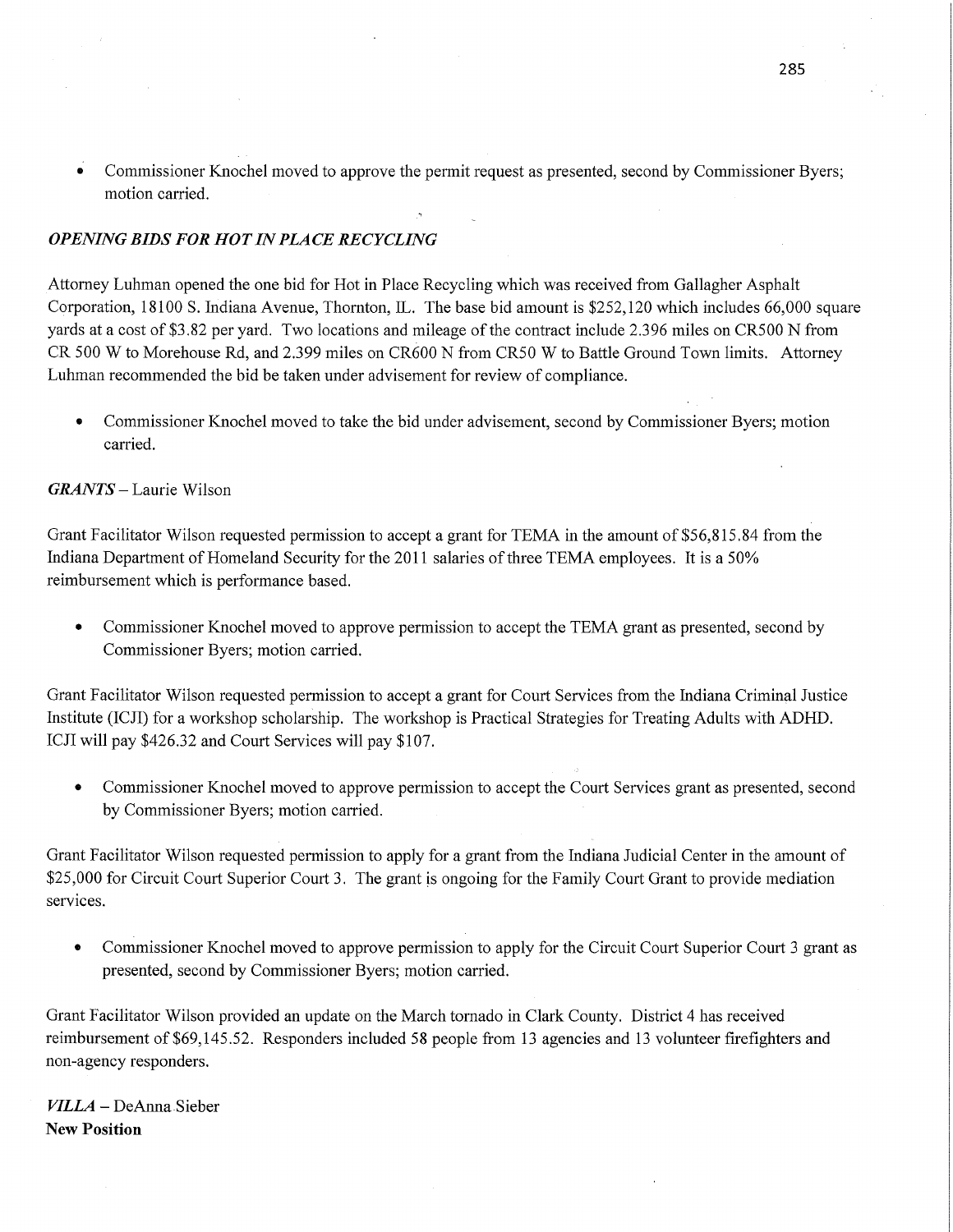Villa Director DeAnna Sieber requested approval of **a** new position for a Resident Assistant. The Villa currently has three Resident Assistants, a Janitor, and a laundry person. In June, July, and August of 2011, the census increased approximately 20 residents, increasing revenue. Approximately \$100,000 additional revenue was received and the salary for the new position will be \$25,000 *-* \$26,000 plus benefits. *'* 

*0* Commissioner Knochel said the Villa has increased the census and revenue compared to other county homes which are struggling or closing and moved to approve the new position as presented, second by Commissioner Byers; motion carried.

#### **Professional Services Contract**

Villa Director Sieber presented a Professional Services Contract which is renewed every two years. The contract is for reimbursement from the state for the residents. Attorney Luhman has reviewed the contract and insurance has been verified to be in place.

• Commissioner Knochel moved to approve the contract as presented, second by Commissioner Byers; motion carried.

#### *SUPPLEMENTAL DECLARATION* OF *EMERGENCY* BAN 0N *OPEN FIRES INCLUDING FIREWORKS*

President Murtaugh said the Emergency order to ban open fires was declared last week and needs to be ratified. TEMA Director Smokey Anderson said the recent rain was various amounts with some areas receiving very little or none and suggested the burn ban and fireworks ban should continue. Currently, 85 Indiana counties are under a burn ban and 52 counties have fireworks restrictions. The public events with permits are approved but restrictions on the use of private fireworks are recommended.

• Commissioner Knochel moved to ratify the Declaration of Emergency Ban on Open Fires Including Fireworks as presented, second by Commissioner Byers; motion carried.

President Murtaugh and Attorney Luhman clarified that the ban will remain in effect until rescinded by the Commissioners.

# *APPROVAL* OF *CLAIMS* FOR *WILDCAT CREEK SOLID WASTE DISTRICT —* Frank Cederquist Resolution **2012-17-CM**

Commissioner's Assistant Cederquist presented Resolution 2012-17—CM authorizing payment of two June claims for Wildcat Creek Solid Waste Management District (WCSWMD). The claims are for ISU Insurance Underwood Agency for the liability policy in the amount of \$150 and to Hayden Consulting, the Controller for \$450. The claims must also be approved by Clinton County Commissioners and appears on their agenda today. President Murtaugh said the claims are likely to continue through the end of the year or until the State Board of Accounts complete a final audit. ' ' '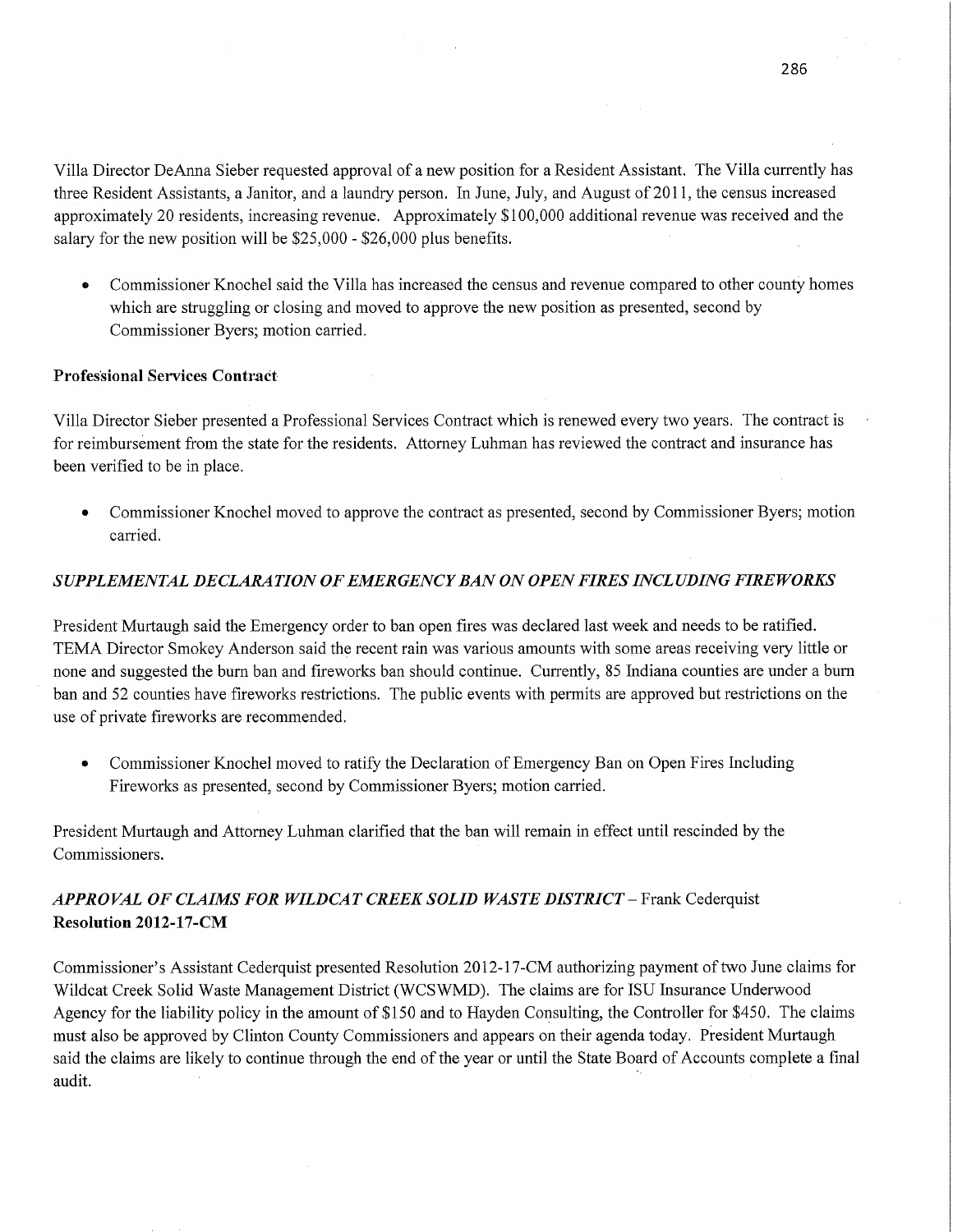• Commissioner Knochel moved to approve Resolution 2012-17-CM as presented, second by Commissioner Byers; motion carried. '

## *PRESENTATION* OF *SALARY STATEMENT S*

Auditor Weston said the salary calculations rather than signed Salary Statements was sent electronically to the Commissioners prior to the meeting. The salary calculations will show the positions by department; who is currently in the position; if there is longevity in the second half of this year or next year; and what the salary calculates to. Based on the Commissioner recommendation to use \$750,000 toward raises for 2013, most of the charts are at the market for 2008-2009 previous study. The **PAT,** COMOT, POLE, AND LTC charts, which are the ones with longevity, are at 98%. The COMOT and POLE charts are approximately **a** 5% increase; the PAT and LTC charts are approximately 3.5%. The Probation **chart** which is mandated by the state is 2.2% and they did not receive raises in 2012 as other employees did. Prior to the pay grids adjustment, 112 employee salaries were frozen. In 2012, 66 were still frozen. After these changes, there are 32, all of which fall on the PAT and LTC charts. If the recommendation is approved, the COMOT and POLE charts are completely unfrozen. The total is close to \$700,000 with a \$50,000 allowance for the Prosecutor DPA Attorney chart. In addition, there will be PERF and Social Security *costs.* The Villa request approved today is not included. There is <sup>a</sup>new position reques<sup>t</sup>by Superior Court 2 for a Court Administrator; however there was not a salary amount suggested. There are 13 positions that continue to be carried forward which are considered unfilled and unfunded. Auditor Weston asked the Commissioners to review those positions and possibly deauthorize them to remove them from the books.

The salary statements require presentation to the Commissioners today; however the deadline is August 20 for individual recommendations. The Commissioners were in agreement to take some time to review the salary statements and the 13 unfilled and unfunded positions.

## RFP *PARKING GARAGE MANAGEMENT*

Attorney Luhman said soliciting proposals for management of the parking garage every few years is <sup>a</sup>good idea to ensure the County is receiving the best management services for its facility and to stay consistent with market rates. The current contract with Denison expires December 31, 2012 and only includes the parking garage. A consideration to include in a new contract would be the parking lot at  $4<sup>th</sup>$  and Alabama which is utilized by jurors. 90 days notice is required to change or terminate the current contract with Denison. To begin the process and receive proposals, notice will be published in the newspaper and contact will be made to interested parties, including Denison. Proposals will be reviewed by the Commissioners, a vendor selected, and a contract negotiated. The contract recommendation then returns to the Commissioners for approval.

**0** Commissioner Knochel moved to approve the soliciting of proposals for management of the parking garage as presented, second by Commissioner Byers; motion carried.

# *APPOINTMENT* T0 *COMMON* WA GE *BOARD*

**0** Commissioner Knochel moved to approve the appointment of Frank Cederquist as the representative to the Commdn Wage Board for projects at Purdue University West Lafayette campus, second by Commissioner Byers; motion carried.